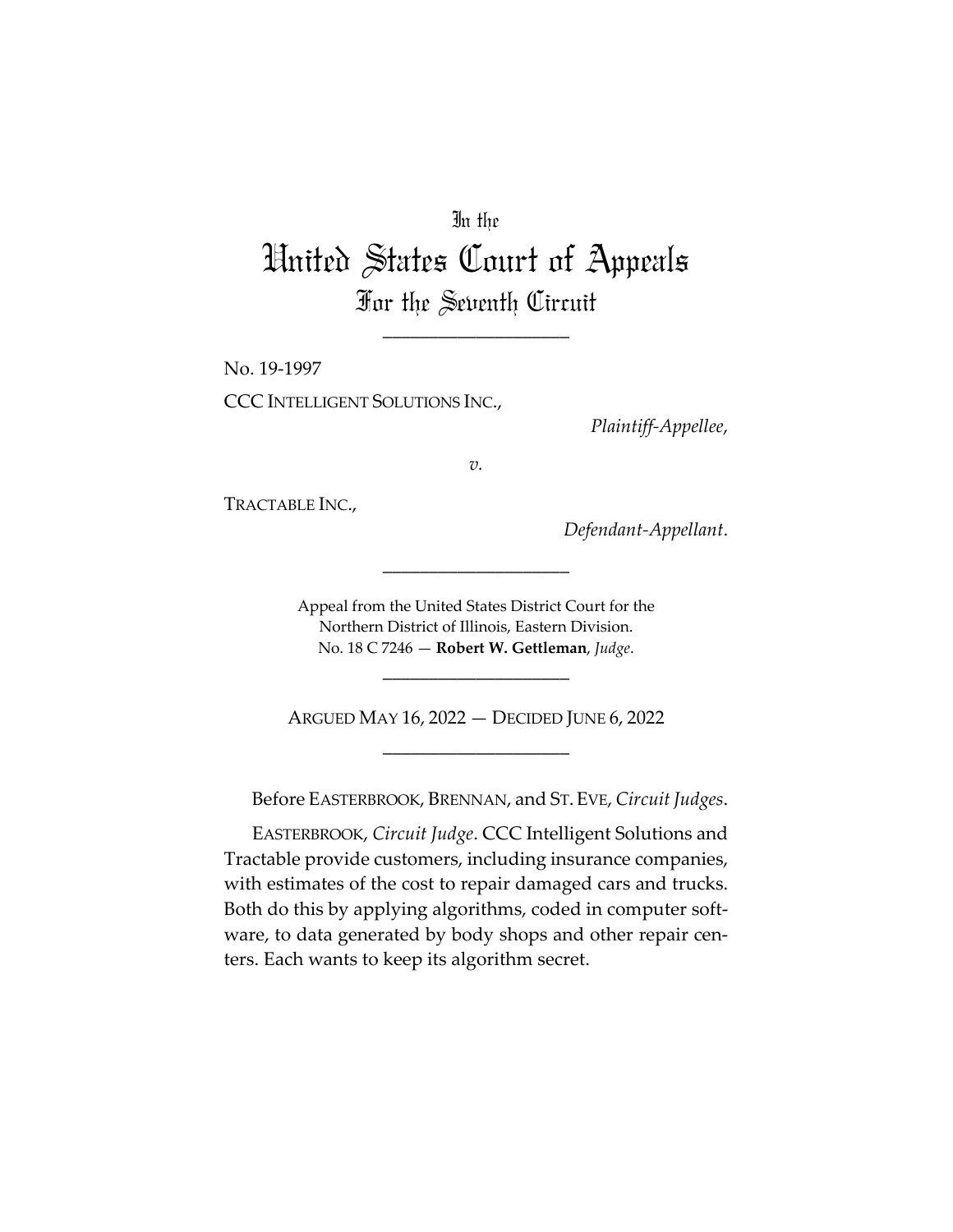CCC is a leader in this business. Tractable tried to catch up by fraud. It dispatched one of its employees to obtain a license to use CCC's software. Using a false name, false physical address, and false email address, the employee purported to represent "JA Appraisal," which he falsely described as a small, independent appraiser. (Here, and elsewhere, we report the complaint's allegations without vouching for their accuracy.) CCC issued the requested license. The contract forbids assignment of the license without CCC's consent and represents that JA Appraisal is not a front for anyone else. ("CUSTOMER [JA Appraisal] represents that it is acting on its own behalf and is not acting as an agent for or on behalf of any third party, and further agrees that it may not assign its rights or obligations under this Agreement without the prior written consent of CCC.") The contract also forbids disassembly of the software or its incorporation into any other product.

Tractable's agent gave it the software package, violating his promise to CCC. Tractable disassembled the software and incorporated some of its algorithms and features into its own product, violating the license as well as CCC's rights under copyright and trade-secret law. After some of CCC's customers reported that Tractable appeared to be using a clone of CCC's software, CCC filed this suit under the diversity jurisdiction. Tractable replied with a motion to refer the dispute to arbitration, pointing to a clause in the agreement between CCC and JA Appraisal.

The word "Tractable" does not appear in the agreement, and CCC has not approved an assignment by JA Appraisal, so CCC insisted that Tractable cannot invoke the arbitration clause. Tractable replied that "JA Appraisal" is just a name that Tractable uses for itself—and it insists that, if using a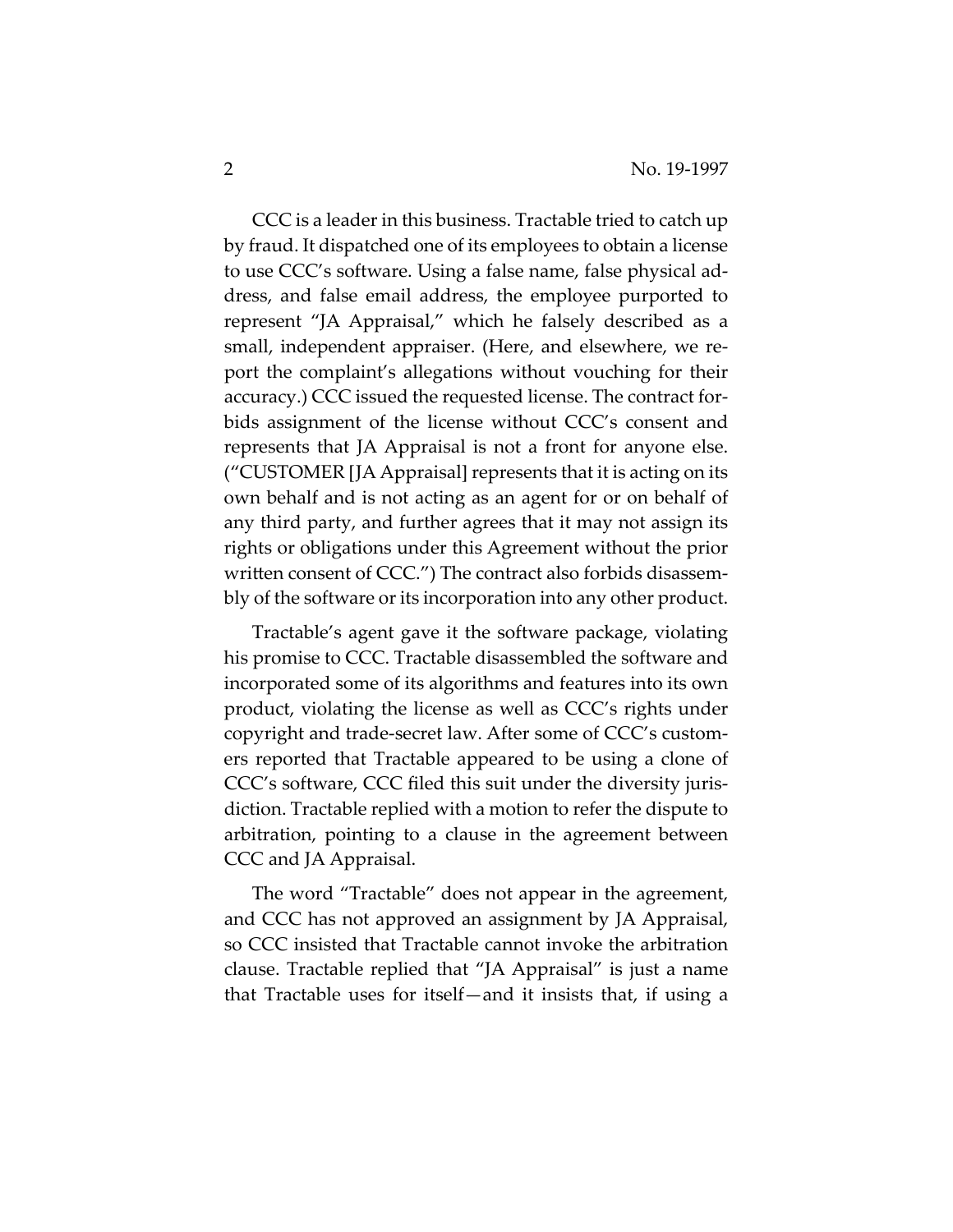pseudonym and describing the business as "independent" is fraud, the arbitrator can consider CCC's defense under *Buckeye Check Cashing, Inc. v. Cardegna*, 546 U.S. 440, 449 (2006) ("[A] challenge to the validity of the contract as a whole, and not specifically to the arbitration clause, must go to the arbitrator."); *K.F.C. v. Snap, Inc*., 29 F.4th 835 (7th Cir. 2022).

But the district court denied the motion to compel arbitration. 2019 U.S. Dist. LEXIS 76767 (N.D. Ill. May 7, 2019). Applying the rule that a judge must decide whether the parties have agreed to arbitrate, see *AT&T Technologies, Inc. v. Communications Workers*, 475 U.S. 643 (1986), the court concluded that Tractable is not a party to an agreement with CCC. Arbitration is contractual, *Morgan v. Sundance, Inc*., No. 21–328 (U.S. May 23, 2022), and the court found that this contract provides rights to the named parties exclusively.

Tractable does not claim to be a third-party beneficiary of the contract between CCC and JA Appraisal; the contract's language would defeat such an assertion. Instead Tractable asserts that it *is* JA Appraisal. Many a corporation does business under multiple names. So if CCC were to contract with "Oreo Cookies," Nabisco might legitimately claim to be a party. That Oreo is one of Nabisco's brand names is widely known. As far as we can see, however, "JA Appraisal" is not known to the public, or the trade, as a name under which Tractable does business.

Asked at oral argument whether CCC could have discovered that Tractable uses the name "JA Appraisal," counsel for Tractable acknowledged that this was not possible. As Tractable's own little secret, it does not affect anyone else. Contractual meaning reflects words and signs exchanged between the negotiators, not unilateral and confidential beliefs. See, e.g.,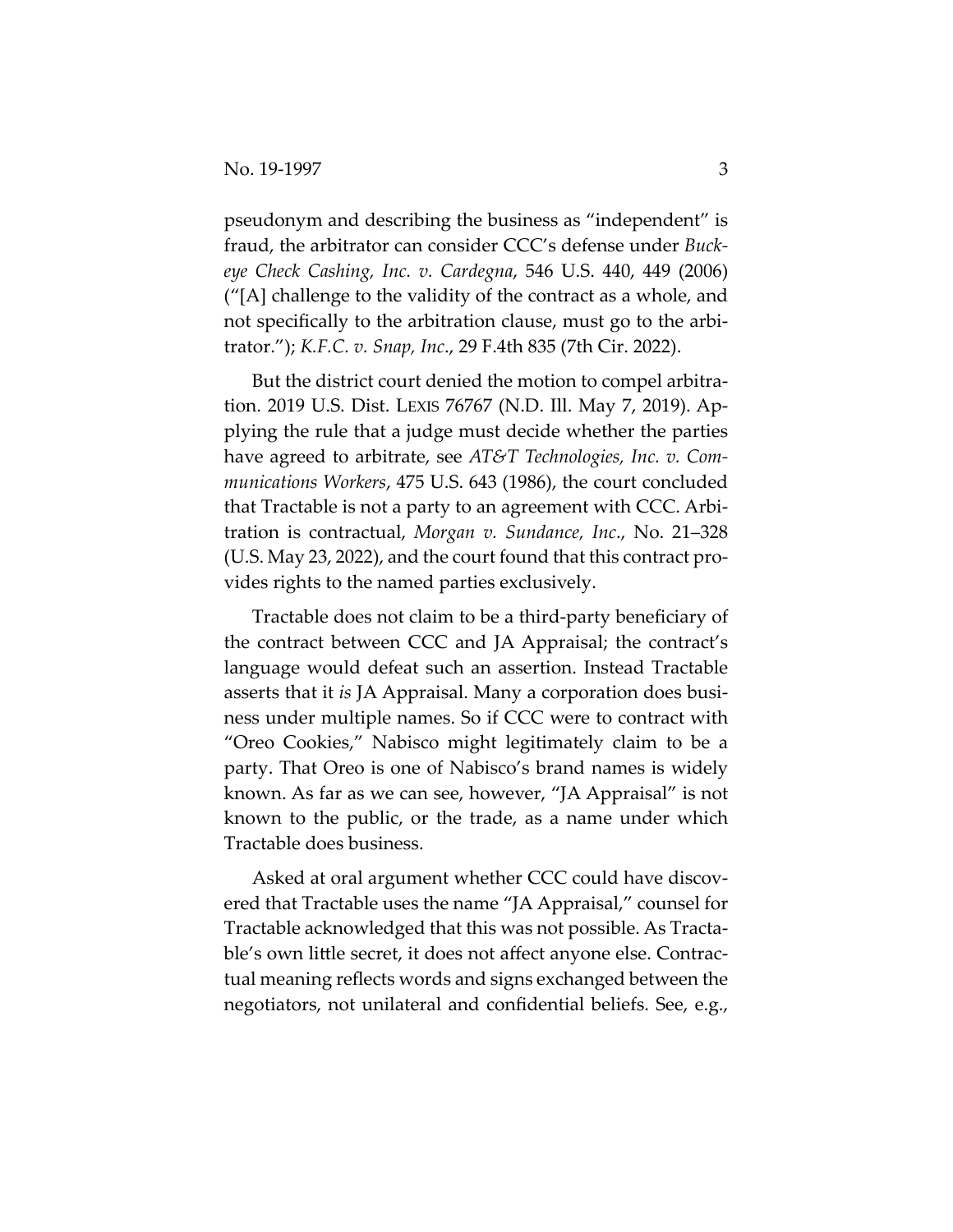*Skycom Corp. v. Telstar Corp*., 813 F.2d 810, 814–15 (7th Cir. 1987) (Wisconsin law); *Ortony v. Northwestern University*, 736 F.3d 1102, 1104 (7th Cir. 2013) (Illinois law). In other words, meaning is produced by an objective process. Signing a contract with your fingers crossed behind your back does not add to your rights or subtract from anyone else's.

Many a legal dispute, simple on the surface, has become complex by the common law's long accumulation of exceptions and provisos. Tractable has tried to complicate this dispute—enough to move it from the question "is Tractable a party?" to the question "did Tractable use fraud to induce CCC to sign?"—by relying on *Restatement (Second) of Contracts* §163 (1981), which states both a rule and exceptions related to fraud in the inducement. Here is the blackletter rule:

If a misrepresentation as to the character or essential terms of a proposed contract induces conduct that appears to be a manifestation of assent by one who neither knows nor has reasonable opportunity to know of the character or essential terms of the proposed contract, his conduct is not effective as a manifestation of assent.

This favors CCC. Tractable points to Comment a, which says (among other things): "The mere fact that a party is deceived as to the identity of the other party, as when a buyer of goods obtains credit by impersonating a person of means, does not bring the case within the present Section, unless it affects the very nature of the contract." According to Tractable, this means that one side can deceive another about its identity and still have an enforceable contract; CCC, for its part, relies on the "unless" clause in Comment a, given JA Appraisal's assurance that it is not acting for anyone else. The contract demonstrates that the identity of CCC's trading partner was a vital element of the deal.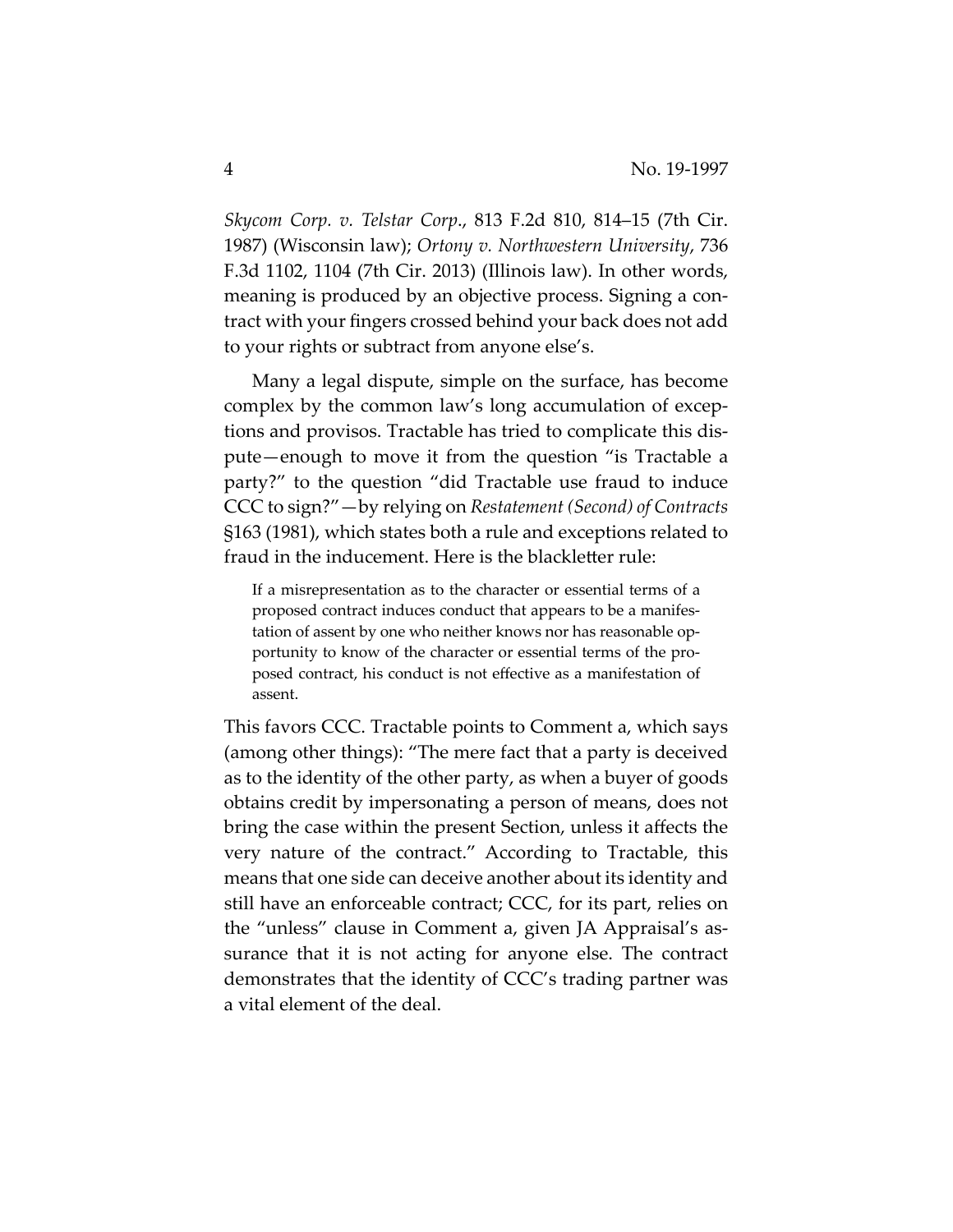We are inclined to treat Comment a as addressing the question whether an identified person can form a contract despite lying about his wealth or other attributes. Think: Joe Blow obtains credit by presenting Elon Musk's financial statement. The ruse does not relieve Mr. Blow of his commitments. Nor does Musk get to claim any benefits of the contract. Substitute "Tractable" for "Musk," and you have the district court's ruling.

Everything we wrote in *Sphere Drake Insurance Ltd. v. All American Insurance Co*., 256 F.3d 587 (7th Cir. 2001), is consistent with this understanding. Tractable points to this passage:

A claim of fraud in the inducement—which boils down to "we wouldn't have signed this contract had we known the full truth about our trading partner"—supposes that the unhappy party did agree, but now wishes it hadn't. If a claim of "we wish we hadn't agreed" could be litigated, even when the arbitration clause is so broad, this would move a good portion of contract disputes back to court and defeat this part of the agreement at the outset, for it is easy to cry fraud.

256 F.3d at 590. This language in *Sphere Drake* anticipates *Buckeye Check Cashing* but does not help Tractable. The problem for Tractable is not that CCC failed to know "the full truth about its trading partner"—the issue that *Restatement* §163 Comment a covers—but that CCC did not know that Tractable would claim to *be* its trading partner. Tractable told its employee to pretend to represent a small, independent appraiser; CCC was entitled to agree on that basis.

As we said, some legal disputes are simple. This is one. It is *so* simple that the courts of Illinois (whose law applies) have not found it necessary to address during the last 80 years the question whether C can claim rights under a contract that has